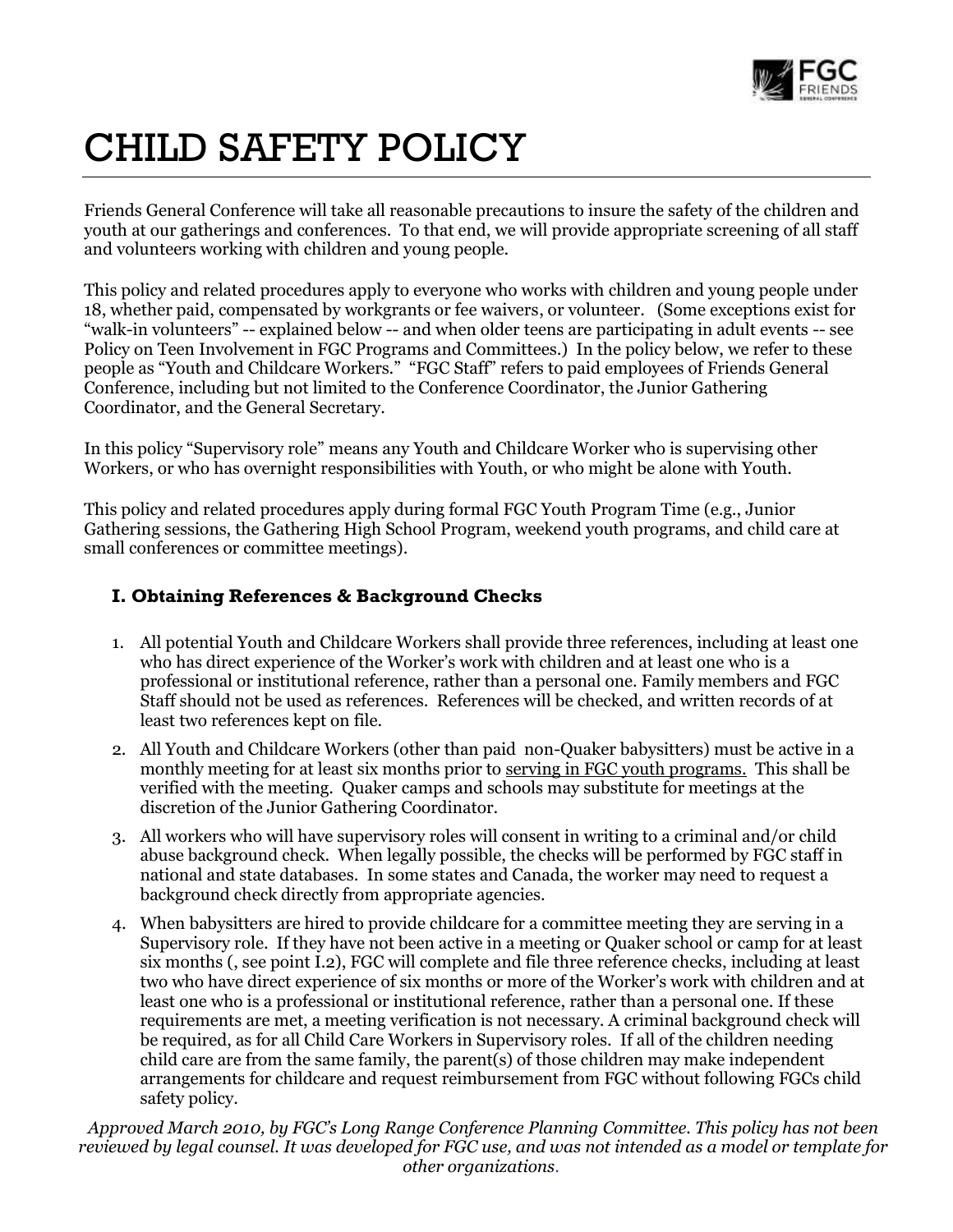

5. Should FGC staff have a question or concern about information revealed during the screening procedures, they must consult in confidence with either the Conference Coordinator, his/her supervisor or the General Secretary who may in turn consult with the LRCP clerk or the presiding clerk . Decisions of the staff and the clerks shall be final.

#### **II. Repeating Reference and Background Checks**

- 1. For all Youth and Childcare Workers, references and meeting verifications will be repeated when there has been a gap of service to FGC of two or more years.
- 2. All workers with supervisory roles, or who have overnight responsibility for minors, or who may be alone with young people, will have their references, meeting verification, and criminal and/or child abuse background check repeated every five years, or more frequently (see next point). Criminal background checks will not routinely be repeated more frequently than every five years.
- 3. The Junior Gathering Coordinator is instructed to repeat reference checks, meeting verifications, or criminal background checks more frequently when the situation or her/his intuition suggests this would be appropriate.

# **III. Maintaining Confidential Files**

All information from references, monthly meetings, and background checks will be held in the strictest of confidence. Files will be maintained for up to 20 years (until the youngest child reaches majority plus 2 years) in a secure file. Access to these files will be limited to paid FGC conference staff, their supervisors, the FGC General Secretary, the FGC presiding clerk, and the clerk of LRCP. Each spring when workload is high, a volunteer file clerk may access these files always in the presence of one of these Friends. These files are the property of FGC. Upon written request to the Conference Coordinator, workers shall have access to their files except for letters of reference, which are confidential and not available to the worker. The file is not available to others outside of FGC.

#### **IV. Unscreened Volunteers**

- 1. Walk-in volunteers ( e.g., Lend-A-Hand volunteers or presenters at weekend youth conferences) are not considered Youth and Childcare Workers and do not need reference checks or meeting verification.
- 2. Any unscreened volunteers, including "walk in" volunteers and parents and Sponsors, will be supervised at all times during Program Time. A Sponsor is an adult who has been designated by the parent of a Youth (the Sponsoree) to serve *in loco parentis* during the event. Under no circumstances will these unscreened volunteers be left alone during Program Time with a youth other than their own child or Sponsoree.

# **V. Abuse Prevention Training**

1. FGC will provide abuse prevention training for High School Counselors, Junior Gathering leaders, and others in leadership roles, including appropriate FGC staff (but not paid babysitters).

*Approved March 2010, by FGC's Long Range Conference Planning Committee. This policy has not been reviewed by legal counsel. It was developed for FGC use, and was not intended as a model or template for other organizations*.